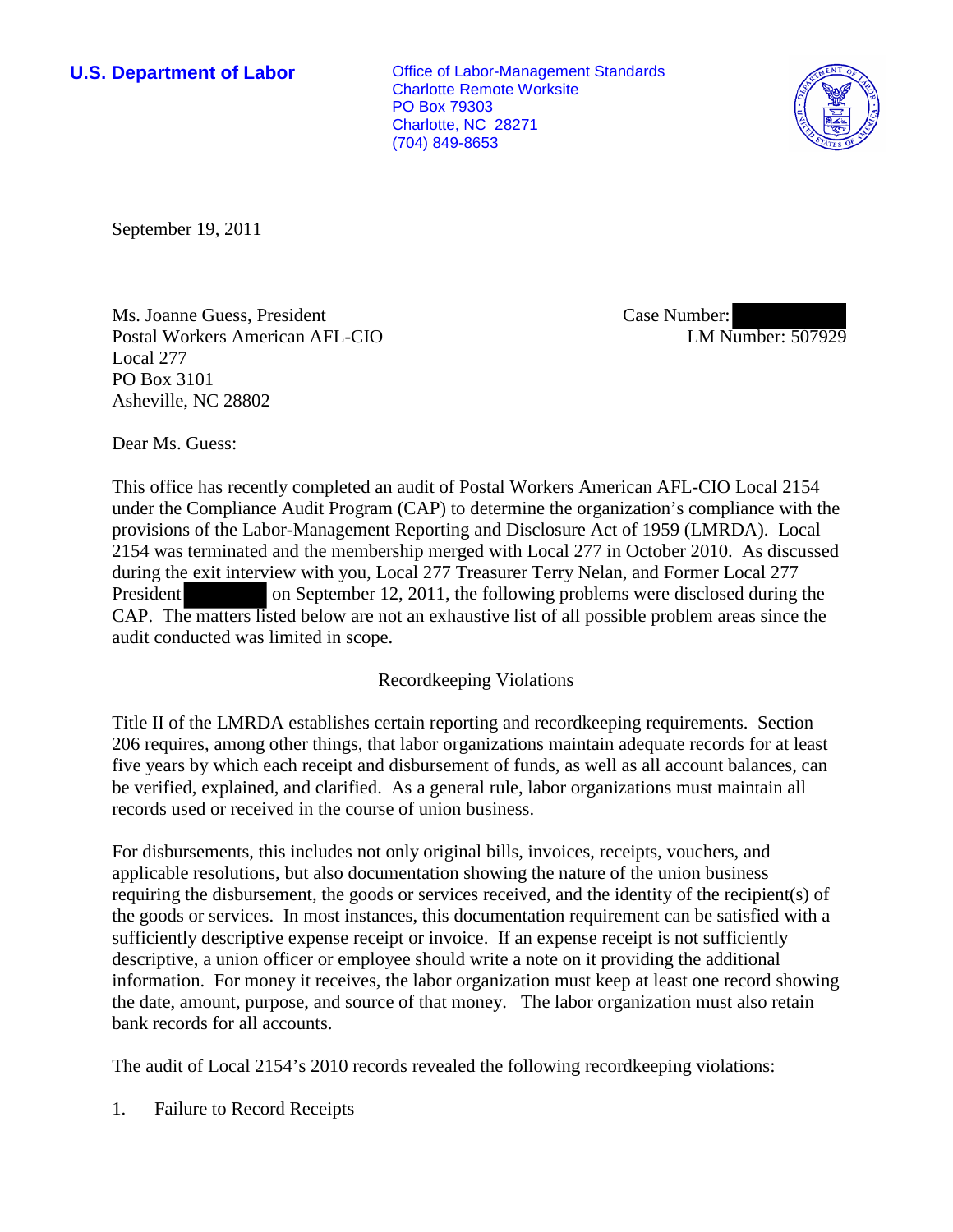Ms. Joanne Guess September 20, 2011 Page 2 of 3

Local 2154 did not maintain receipts records of employer dues checkoff and interest earned on the union checking account totaling at least \$2,941.68. For example, there was no receipts journal or transaction register documenting receipts. Union receipts records must include an adequate identification of all money the union receives. The records should show the date and amount received, and the source of the money.

2. General Disbursements

Local 2154 did not retain adequate documentation for disbursements incurred by Local 2154 President totaling at least \$3,353.00. For example, there is no documentation to explain the purpose and disposition of check number , dated June 10, 2010 for \$3,000.

As noted above, labor organizations must retain original receipts, bills, and vouchers for all disbursements. The president and treasurer (or corresponding principal officers) of the union, who are required to sign the union's LM report, are responsible for properly maintaining union records.

Due to Local 2154 having merged with Local 277, OLMS will take no further enforcement action at this time regarding the above violations.

## Reporting Violations

The audit disclosed a violation of LMRDA Section 201(b), which requires labor organizations to file annual financial reports accurately disclosing their financial condition and operations. The Labor Organization Annual Report Form LM-4 filed by Local 2154 for the terminal year ended October 29, 2010, was deficient in that:

## Reporting Period

Local 2154 failed to file a Form LM-4 to cover the period of July 1, 2009 through December 31, 2009. The last LM-4 Report filed for Local 2154 was for fiscal year ending June 30, 2009. The terminal report filed by Local 2154 was for January 1, 2010 through October 29, 2010.

If the organization changed its fiscal year, the union must enter in Item 2 the ending date for the period of less then 12 months, which is the organization's new fiscal year ending date. A report should have then been filed to cover the partial year from July 1, 2009 through December 31, 2009.

I am not requiring that Local 2154 file an amended LM report for 2009 to correct the deficient item.

I want to extend my personal appreciation to Postal Workers American AFL-CIO Local 277 for the cooperation and courtesy extended during this compliance audit. I strongly recommend that